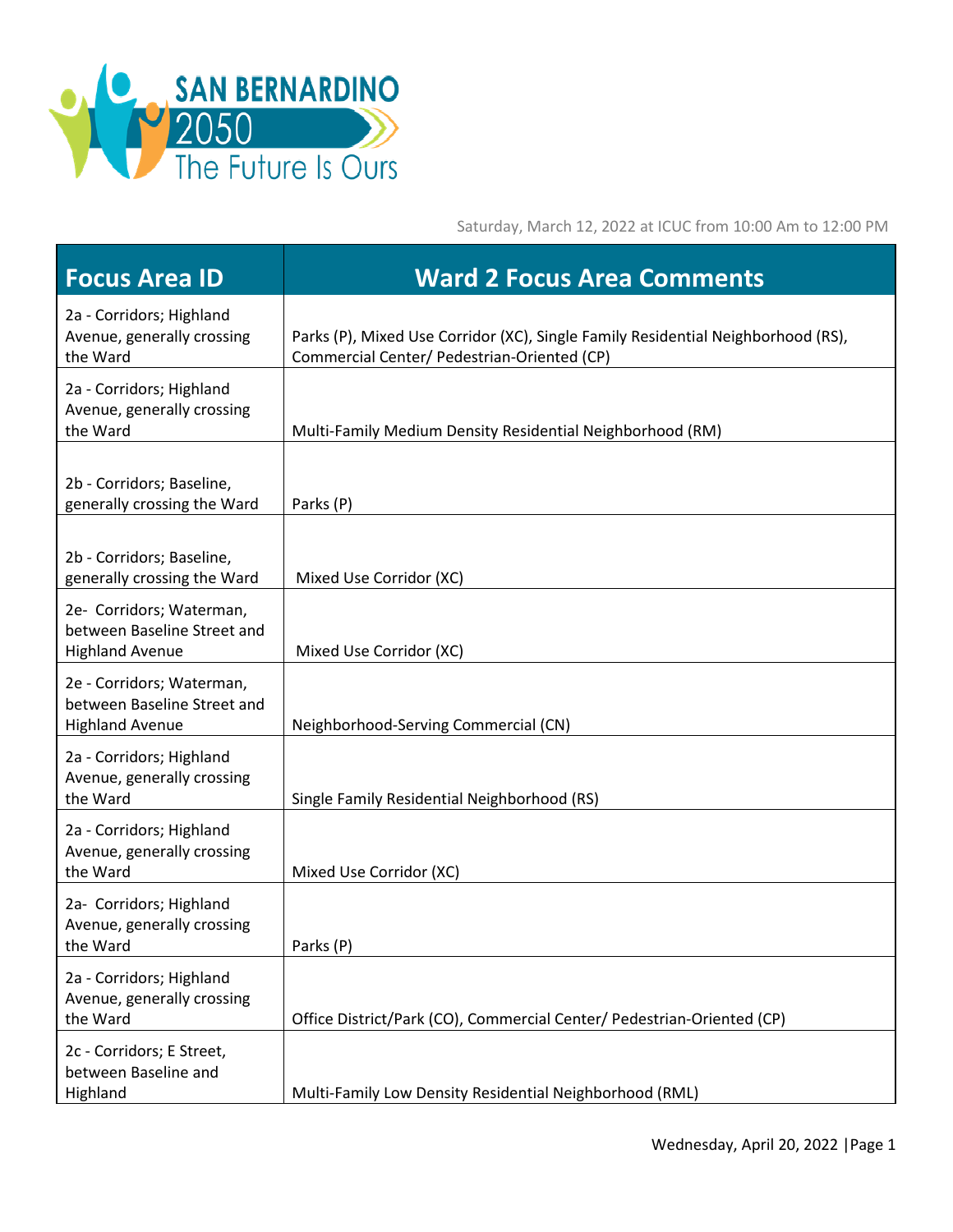| 2d - Corridors; D Street,<br>between Baseline and<br>Highland                                                  | Multi-Family Low Density Residential Neighborhood (RML), Neighborhood-Serving<br>Commercial (CN), Commercial Center/ Pedestrian-Oriented (CP)                                                  |
|----------------------------------------------------------------------------------------------------------------|------------------------------------------------------------------------------------------------------------------------------------------------------------------------------------------------|
|                                                                                                                |                                                                                                                                                                                                |
| 2b - Corridors; Baseline,<br>generally crossing the Ward                                                       | Mixed Use Corridor (XC)                                                                                                                                                                        |
|                                                                                                                |                                                                                                                                                                                                |
| 2b - Corridors; Baseline,<br>generally crossing the Ward                                                       | Neighborhood-Serving Commercial (CN), Mixed Use Corridor (XC)                                                                                                                                  |
| 2b - Corridors; Baseline,<br>generally crossing the Ward                                                       | Mixed Use Corridor (XC)                                                                                                                                                                        |
| 2e - Corridors; Waterman,<br>between Baseline Street and<br><b>Highland Avenue</b>                             | Neighborhood-Serving Commercial (CN), Mixed Use Corridor (XC)                                                                                                                                  |
| 2l - Mixed-Density Residential<br>Neighborhoods; Generally,<br>north of Pacific Avenue and<br>west of Mountain | Parks (P)                                                                                                                                                                                      |
| 2l - Mixed-Density Residential<br>Neighborhoods; Generally,<br>north of Pacific Avenue and<br>west of Mountain | Parks (P)                                                                                                                                                                                      |
| 2c - Corridors; E Street,<br>between Baseline and<br>Highland                                                  | Neighborhood-Serving Commercial (CN)                                                                                                                                                           |
| 2a - Corridors; Highland<br>Avenue, generally crossing<br>the Ward                                             | Mixed Density Residential Neighborhood/Planned Development (RX), Mixed Use<br>Corridor (XC)                                                                                                    |
| 2b - Corridors; Baseline,<br>generally crossing the Ward                                                       | Single Family Residential Neighborhood                                                                                                                                                         |
| 2a - Corridors; Highland<br>Avenue, generally crossing<br>the Ward                                             | Multi-Family Medium Density Residential Neighborhood (RM), Multi-Family High<br>Density Residential Neighborhood (RH), Commercial Center/ Pedestrian-Oriented<br>(CP), Mixed Use Corridor (XC) |
| 2b - Corridors; Baseline,<br>generally crossing the Ward                                                       | Commercial Center/ Pedestrian-Oriented (CP)                                                                                                                                                    |
| 2b - Corridors; Baseline,<br>generally crossing the Ward                                                       | Neighborhood-Serving Commercial (CN)                                                                                                                                                           |
| Ward 2                                                                                                         | 5th and Mt Vernon - no more night clubs                                                                                                                                                        |